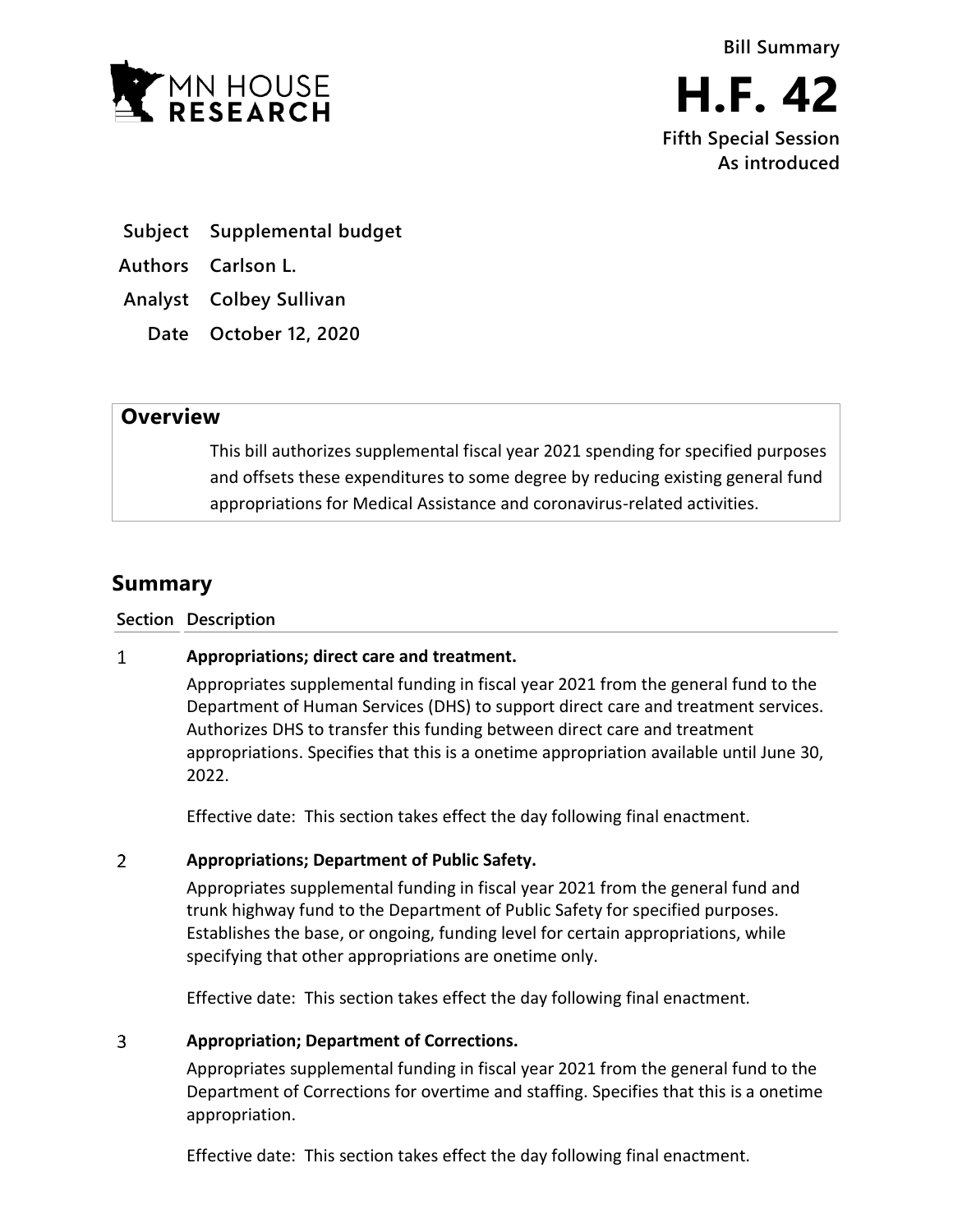### **Section Description**

#### $\overline{4}$ **Appropriations; Department of Public Safety; Bureau of Criminal Apprehension.**

Appropriates supplemental funding in fiscal year 2021 from the general fund to the Department of Public Safety, Bureau of Criminal Apprehension, for testing and storage of sexual assault kits, developing an informational website for sexual assault survivors to learn the status of the testing of that person's individual sexual assault examination kit, and enhancing laboratory capacity for forensic testing to combat violent crime. Establishes the base or ongoing funding level for these appropriations

Effective date: This section takes effect the day following final enactment.

#### 5 **Appropriation; natural resources civil unrest costs.**

Appropriates supplemental funding in fiscal year 2021 from the general fund to the Department of Natural Resources for costs related to the agency's response to civil unrest in the Minneapolis-St. Paul area. Specifies that this is a onetime appropriation.

Effective date: This section takes effect the day following final enactment.

#### 6 **Appropriation; Department of Transportation.**

Appropriates supplemental funding in fiscal year 2021 from the trunk highway fund to the Department of Transportation for costs related to the response to civil unrest in the Minneapolis-St. Paul area. Specifies that this is a onetime appropriation.

Effective date: This section takes effect the day following final enactment.

#### $\overline{7}$ **Appropriation changes; medical assistance.**

Reduces a fiscal year 2021 general fund appropriation to the Department of Human Services for Medical Assistance. The appropriation was first enacted in 2019. Attributes the savings to federal coronavirus relief aid, which temporarily increases the federal government's share of funding for the state-federal Medicaid program.

Effective date: This section takes effect the day following final enactment.

#### 8 **COVID-19 appropriation; funding source.**

This section could increase general fund resources in the fiscal years 2020-2021 biennium by cancelling or reducing existing coronavirus-related appropriations and transfers and using federal coronavirus aid to pay for these expenditures instead.

**Subd. 1. Application.** Specifies that this section applies to unspent federal coronavirus relief fund aid that was distributed to local units of government by the Department of Revenue (i.e., "coronavirus relief fund request #14") and